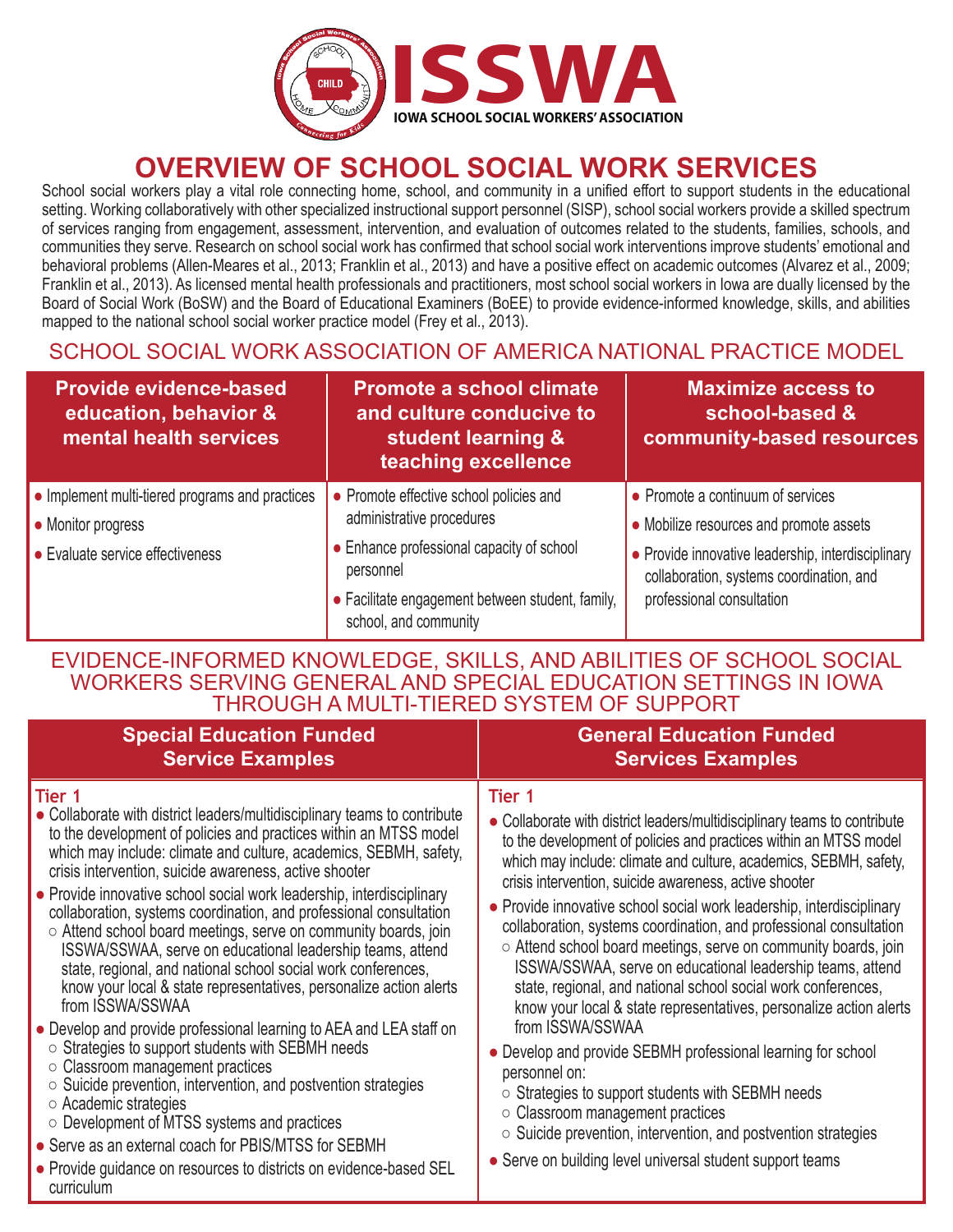| <b>Special Education Funded</b><br><b>Service Examples</b>                                                                                                                                                        | <b>General Education Funded</b><br><b>Services Examples</b>                                                                                                                                            |
|-------------------------------------------------------------------------------------------------------------------------------------------------------------------------------------------------------------------|--------------------------------------------------------------------------------------------------------------------------------------------------------------------------------------------------------|
| • Model adherence to appropriate laws, school policies, procedures,<br>and professional ethics that impact the provision of school social<br>work services                                                        | • Model adherence to appropriate laws, school policies, procedures,<br>and professional ethics that impact the provision of school social<br>work services                                             |
| • Evaluate the effectiveness of services, of a program, or practice for<br>meeting student needs using multiple data points<br>○ Analyze school social work services, school systems, school-                     | • Evaluate the effectiveness of services, of a program, or practice for<br>meeting student needs using multiple data points                                                                            |
| based community services, advocate for educational equity,<br>advocate for inclusive curriculum, etc.<br>• Coach, collaborate, and consult with all school personnel to                                           | ○ Analyze school social work services, school systems, school-<br>based community services, advocate for educational equity,<br>advocate for inclusive curriculum, etc.                                |
| enhance academic and social emotional learning<br>• Facilitate and strengthen home/school/community partnerships                                                                                                  | • Attend inter-agency community meetings to stay knowledgeable of<br>community resources and contribute to community-wide service<br>planning                                                          |
| Tier 2<br>• Collaborate with school and community stakeholders such as<br>families, teachers, administrators, school counselors, IEP teams,                                                                       | • Coach, collaborate, and consult with all school personnel to<br>enhance academic and social emotional learning                                                                                       |
| community providers/agencies to promote coordination of services<br>for at-risk students<br>• Provide input to families on social skill development at home                                                       | • Facilitate and strengthen home/school/community partnerships<br>• Provide universal interventions that address SEBMH needs                                                                           |
| • May participate on tier II student assistance teams to<br>○ Analyze data to determine which students are in need of tier II<br>interventions and services<br>○ Identify interventions matched to student need   | Tier 2<br>• Collaborate with school and community stakeholders such as<br>families, teachers, administrators, school counselors, IEP teams,<br>AEA personnel, community providers/agencies to promote  |
| $\circ$ Evaluate the effectiveness and fidelity of tier II interventions for<br>meeting the student needs using multiple data sources<br>Tier 3                                                                   | coordination of services for at-risk students<br>• Conduct home-visits                                                                                                                                 |
| • Participate on tier III student assistance teams to<br>○ Analyze data to determine which students are in need of tier III<br>interventions and services                                                         | • Provide input to families on social skill development at home<br>• Participate on tier II student assistance teams to<br>$\circ$ Analyze data to determine which students are in need of tier II     |
| o Identify interventions matched to student need<br>○ Collaborate in the creation of individualized support plans (such as<br>safety plan, behavior contract, 504 plan, general education SEBMH                   | interventions and services<br>○ Identify interventions matched to student need                                                                                                                         |
| support plan, IEP services)<br>$\circ$ Coordinate provision of intensive student supports<br>$\circ$ Evaluate the effectiveness and fidelity of tier III interventions for                                        | $\circ$ Coordinate provision of supplemental student supports<br>$\circ$ Evaluate the effectiveness and fidelity of tier II interventions for<br>meeting the student needs using multiple data sources |
| meeting the student needs using multiple data sources<br>• Attend & facilitate disability suspect meetings and complete related<br>documentation                                                                  | • Provide supplemental SEBMH skill development to individuals or<br>groups matched to student need                                                                                                     |
| • Administer, score, and interpret academic and/or SEBMH individual<br>assessments and communicate results to educational teams for<br>individuals being considered for special education entitlement.            | Tier <sub>3</sub><br>• Collaborate with school and community stakeholders such as<br>families, teachers, administrators, school counselors, IEP teams,                                                 |
| • Collaborate with school and community stakeholders such as<br>families, teachers, administrators, school counselors, para educators,<br>IEP team members, AEA personnel, and community providers/               | AEA personnel, community providers/agencies to promote<br>coordination of services for at-risk students                                                                                                |
| agencies to promote coordination of special education services<br>• Conduct individualized function-based assessments and develop<br>behavior intervention plans                                                  | • Participate on tier III student assistance teams to<br>$\circ$ Analyze data to determine which students are in need of tier III<br>interventions and services                                        |
| • Collaborate on student progress monitoring by determining<br>appropriate assessment instruments and creating progress<br>monitoring tools.                                                                      | $\circ$ Identify interventions matched to student need<br>$\circ$ Create individualized support plans (such as safety plan,<br>behavior contract, 504 plan, general education SEBMH support            |
| • Monitor fidelity of special education service implementation and<br>documentation to ensure compliance with state and federal<br>regulations, AEA procedures, and district developed special<br>education plans | plan)<br>$\circ$ Coordinate provision of intensive student supports<br>$\circ$ Evaluate the effectiveness and fidelity of tier III interventions for                                                   |
| e Collaborate with and/or provide coaching to special education                                                                                                                                                   | meeting the student needs using multiple data sources                                                                                                                                                  |

• Collaborate with and/or provide coaching to special education teachers, administrators, and general education teachers regarding student progress, data-based decision-making, IEP services, and documentation.

● Provide individual counseling and group counseling